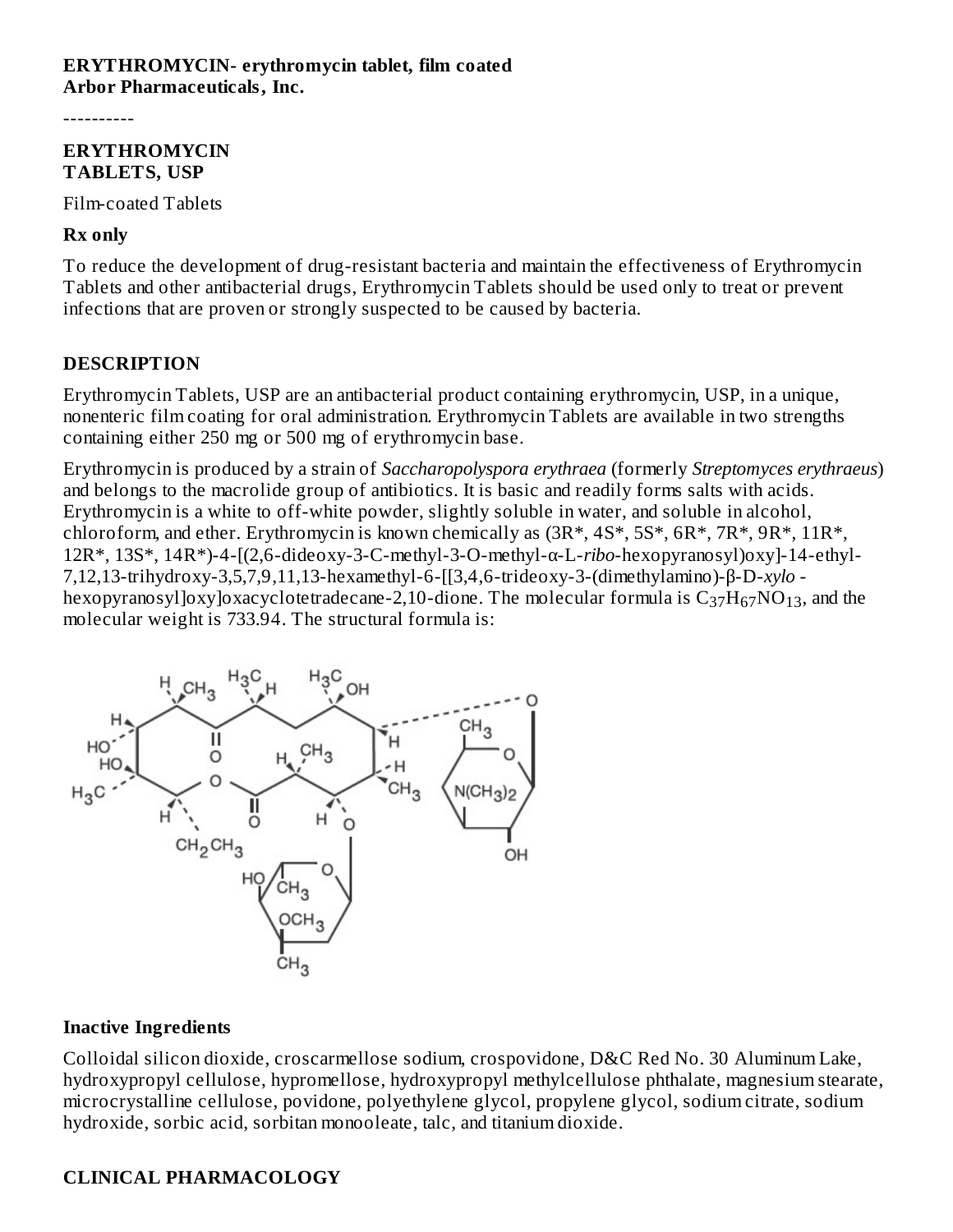Orally administered erythromycin base and its salts are readily absorbed in the microbiologically active form. Interindividual variations in the absorption of erythromycin are, however, observed, and some patients do not achieve optimal serum levels. Erythromycin is largely bound to plasma proteins. After absorption, erythromycin diffuses readily into most body fluids. In the absence of meningeal inflammation, low concentrations are normally achieved in the spinal fluid but the passage of the drug across the blood-brain barrier increases in meningitis. Erythromycin crosses the placental barrier, but fetal plasma levels are low. The drug is excreted in human milk. Erythromycin is not removed by peritoneal dialysis or hemodialysis.

In the presence of normal hepatic function, erythromycin is concentrated in the liver and is excreted in the bile; the effect of hepatic dysfunction on biliary excretion of erythromycin is not known. After oral administration, less than 5% of the administered dose can be recovered in the active form in the urine.

Optimal blood levels are obtained when Erythromycin Tablets are given in the fasting state (at least 1/2 hour and preferably 2 hours before meals). Bioavailability data are available from Arbor Pharmaceuticals.

#### **Microbiology**

Mechanism of Action

Erythromycin acts by inhibition of protein synthesis by binding 50S ribosomal subunits of susceptible organisms. It does not affect nucleic acid synthesis.

#### Resistance

The major route of resistance is modification of the 23S rRNA in the 50S ribosomal subunit to insensitivity while efflux can also be significant.

Interactions With Other Antimicrobials

Antagonism exists *in vitro* between erythromycin and clindamycin, lincomycin, and chloramphenicol.

Antimicrobial Activity

Erythromycin has been shown to be active against most isolates of the following bacteria both *in vitro* and in clinical infections as described in the **INDICATIONS AND USAGE** section.

#### **Gram-positive Bacteria:**

*Corynebacterium diphtheriae Corynebacterium minutissimum Listeria monocytogenes Staphylococcus aureus (resistant organisms may emerge during treatment) Streptococcus pneumoniae Streptococcus pyogenes*

#### **Gram-negative Bacteria:**

*Bordetella pertussis Haemophilus influenzae Legionella pneumophila Neisseria gonorrhoeae*

#### **Other Microorganisms:**

*Chlamydia trachomatis Entamoeba histolytica Mycoplasma pneumoniae Treponema pallidum Ureaplasma urealyticum*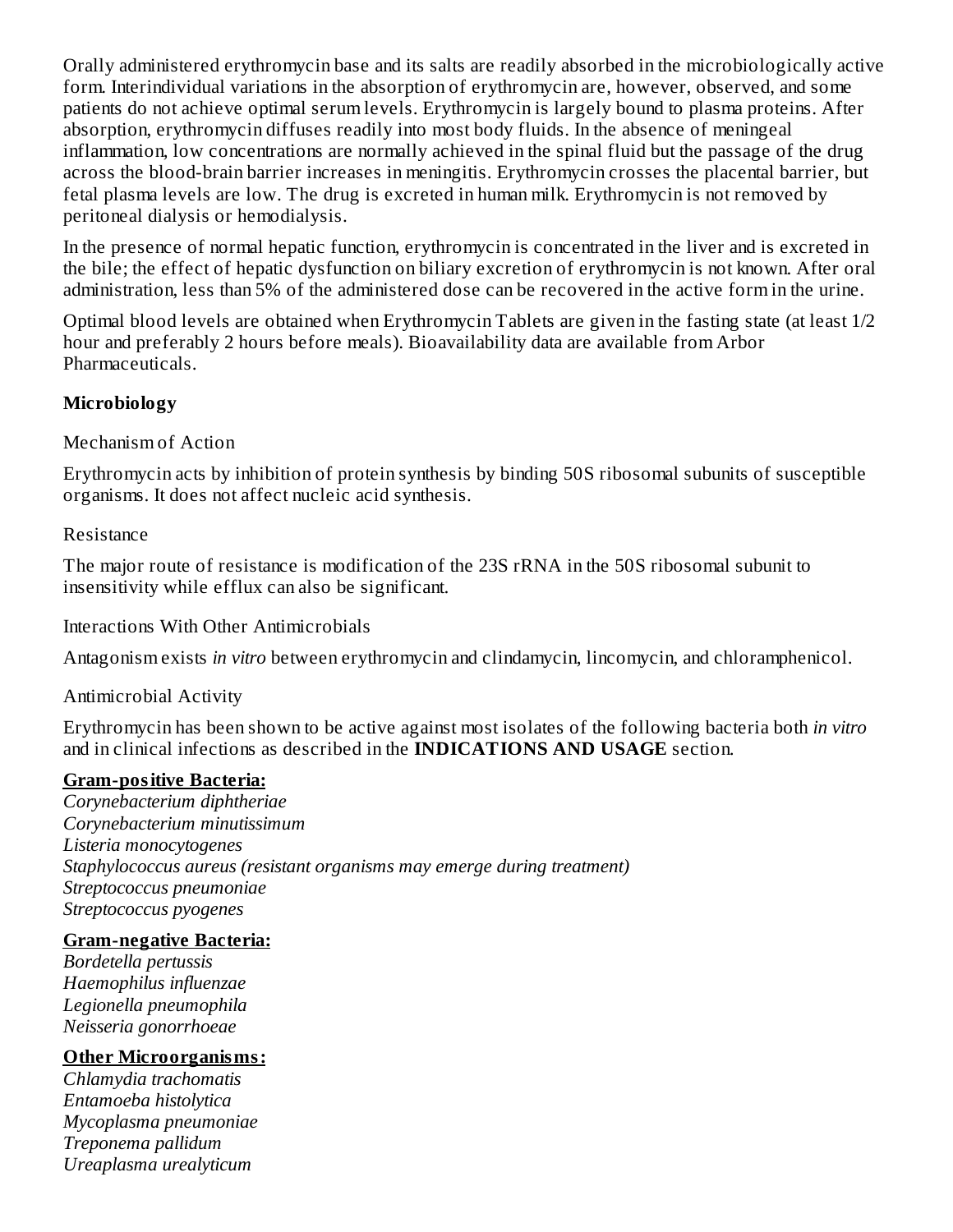The following *in vitro* data are available, **but their clinical significance is unknown.**

At least 90% of the following bacteria exhibit *in vitro* minimum inhibitory concentration (MIC) less than or equal to the susceptible breakpoint for erythromycin. However, the efficacy of erythromycin in treating clinical infections due to these bacteria has not been established in adequate and well controlled clinical trials.

#### **Gram-positive Bacteria:**

*Viridans group streptococci*

#### **Gram-negative Bacteria:**

*Moraxella catarrhalis*

Susceptibility Testing

For specific information regarding susceptibility test interpretive criteria and associated test methods and quality control standards recognized by FDA for this drug, please see: https://www.fda.gov/STIC.

#### **INDICATIONS AND USAGE**

To reduce the development of drug-resistant bacteria and maintain the effectiveness of Erythromycin Tablets, USP and other antibacterial drugs, Erythromycin Tablets, USP should be used only to treat or prevent infections that are proven or strongly suspected to be caused by susceptible bacteria. When culture and susceptibility information are available, they should be considered in selecting or modifying antibacterial therapy. In the absence of such data, local epidemiology and susceptibility patterns may contribute to the empiric selection of therapy.

Erythromycin Tablets, USP are indicated in the treatment of infections caused by susceptible strains of the designated microorganisms in the diseases listed below:

Upper respiratory tract infections of mild to moderate degree caused by *Streptococcus pyogenes*; *Streptococcus pneumoniae*; *Haemophilus influenzae* (when used concomitantly with adequate doses of sulfonamides, since many strains of *H. influenzae* are not susceptible to the erythromycin concentrations ordinarily achieved). (See appropriate sulfonamide labeling for prescribing information.)

Lower respiratory tract infections of mild to moderate severity caused by *Streptococcus pyogenes* or *Streptococcus pneumoniae*.

Listeriosis caused by *Listeria monocytogenes*.

Respiratory tract infections due to *Mycoplasma pneumoniae*.

Skin and skin structure infections of mild to moderate severity caused by *Streptococcus pyogenes* or *Staphylococcus aureus* (resistant staphylococci may emerge during treatment).

Pertussis (whooping cough) caused by *Bordetella pertussis*. Erythromycin is effective in eliminating the organism from the nasopharynx of infected individuals, rendering them noninfectious. Some clinical studies suggest that erythromycin may be helpful in the prophylaxis of pertussis in exposed susceptible individuals.

Diphtheria: Infections due to *Corynebacterium diphtheriae*, as an adjunct to antitoxin, to prevent establishment of carriers and to eradicate the organism in carriers.

Erythrasma: In the treatment of infections due to *Corynebacterium minutissimum*.

Intestinal amebiasis caused by *Entamoeba histolytica* (oral erythromycins only). Extraenteric amebiasis requires treatment with other agents.

Acute pelvic inflammatory disease caused by *Neisseria gonorrhoeae*: Erythrocin™ Lactobionate-I.V. (erythromycin lactobionate for injection, USP) followed by erythromycin base orally, as an alternative drug in treatment of acute pelvic inflammatory disease caused by *N. gonorrhoeae* in female patients with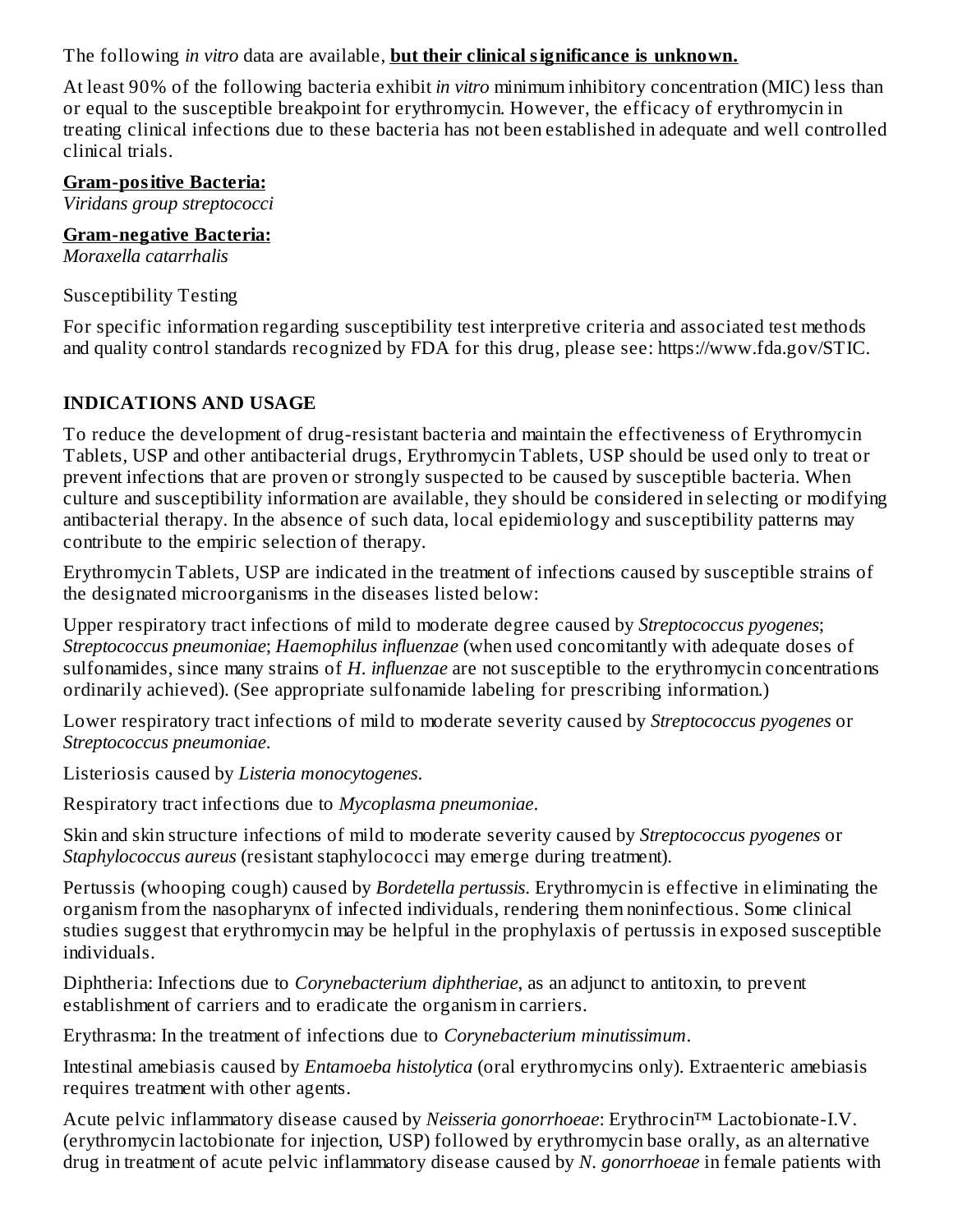a history of sensitivity to penicillin. Patients should have a serologic test for syphilis before receiving erythromycin as treatment of gonorrhea and a follow-up serologic test for syphilis after 3 months.

Erythromycins are indicated for treatment of the following infections caused by *Chlamydia trachomatis*: conjunctivitis of the newborn, pneumonia of infancy, and urogenital infections during pregnancy. When tetracyclines are contraindicated or not tolerated, erythromycin is indicated for the treatment of uncomplicated urethral, endocervical, or rectal infections in adults due to *Chlamydia trachomatis*. 3

When tetracyclines are contraindicated or not tolerated, erythromycin is indicated for the treatment of nongonococcal urethritis caused by *Ureaplasma urealyticum*. 3

Primary syphilis caused by *Treponema pallidum*. Erythromycin (oral forms only) is an alternative choice of treatment for primary syphilis in patients allergic to the penicillins. In treatment of primary syphilis, spinal fluid should be examined before treatment and as part of the follow-up after therapy.

Legionnaires' Disease caused by *Legionella pneumophila*. Although no controlled clinical efficacy studies have been conducted, *in vitro* and limited preliminary clinical data suggest that erythromycin may be effective in treating Legionnaires' Disease.

#### **Prophylaxis**

Prevention of Initial Attacks of Rheumatic Fever

Penicillin is considered by the American Heart Association to be the drug of choice in the prevention of initial attacks of rheumatic fever (treatment of Streptococcus pyogenes infections of the upper respiratory tract e.g., tonsillitis, or pharyngitis).<sup>1</sup> Erythromycin is indicated for the treatment of penicillin-allergic patients. The therapeutic dose should be administered for ten days.

Prevention of Recurrent Attacks of Rheumatic Fever

Penicillin or sulfonamides are considered by the American Heart Association to be the drugs of choice in the prevention of recurrent attacks of rheumatic fever. In patients who are allergic to penicillin and sulfonamides, oral erythromycin is recommended by the American Heart Association in the long-term prophylaxis of streptococcal pharyngitis (for the prevention of recurrent attacks of rheumatic fever).<sup>1</sup>

# **CONTRAINDICATIONS**

Erythromycin is contraindicated in patients with known hypersensitivity to this antibiotic.

Erythromycin is contraindicated in patients taking terfenadine, astemizole, cisapride, pimozide, ergotamine, or dihydroergotamine. (See **PRECAUTIONS - Drug Interactions**.)

Do not use erythromycin concomitantly with HMG CoA reductase inhibitors (statins) that are extensively metabolized by CYP 3A4 (lovastatin or simvastatin), due to the increased risk of myopathy, including rhabdomyolysis.

# **WARNINGS**

#### **Hepatotoxicity**

There have been reports of hepatic dysfunction, including increased liver enzymes, and hepatocellular and/or cholestatic hepatitis, with or without jaundice, occurring in patients receiving oral erythromycin products.

# **QT Prolongation**

Erythromycin has been associated with prolongation of the QT interval and infrequent cases of arrhythmia. Cases of torsades de pointes have been spontaneously reported during postmarketing surveillance in patients receiving erythromycin. Fatalities have been reported. Erythromycin should be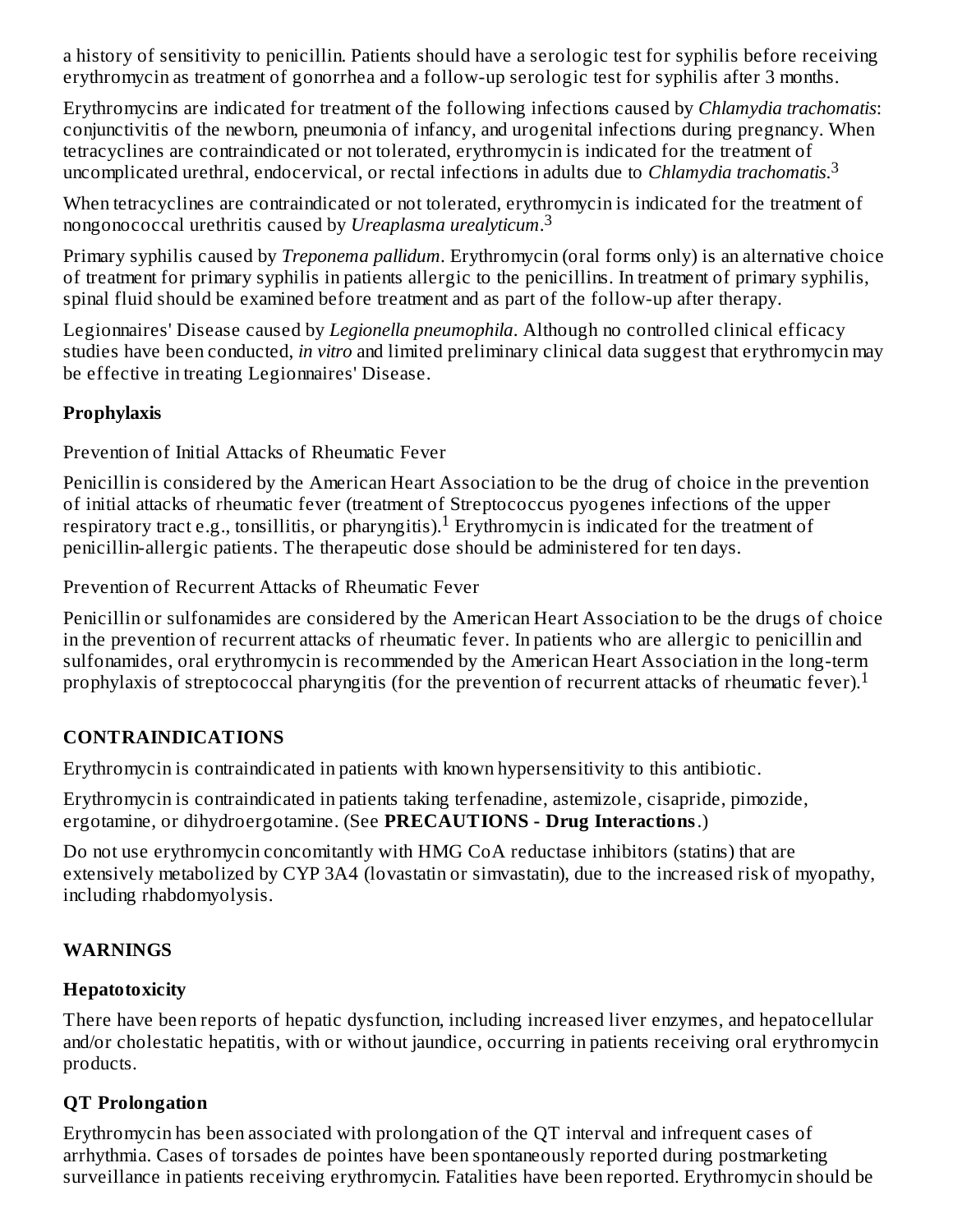avoided in patients with known prolongation of the QT interval, patients with ongoing proarrhythmic conditions such as uncorrected hypokalemia or hypomagnesemia, clinically significant bradycardia, and in patients receiving Class IA (quinidine, procainamide) or Class III (dofetilide, amiodarone, sotalol) antiarrhythmic agents. Elderly patients may be more susceptible to drug-associated effects on the QT interval.

# **Syphilis in Pregnancy**

There have been reports suggesting that erythromycin does not reach the fetus in adequate concentration to prevent congenital syphilis. Infants born to women treated during pregnancy with oral erythromycin for early syphilis should be treated with an appropriate penicillin regimen.

# *Clostridium difficile* **Associated Diarrhea**

*Clostridium difficile* associated diarrhea (CDAD) has been reported with use of nearly all antibacterial agents, including Erythromycin Tablets, and may range in severity from mild diarrhea to fatal colitis. Treatment with antibacterial agents alters the normal flora of the colon leading to overgrowth of *C. difficile*.

*C. difficile* produces toxins A and B which contribute to the development of CDAD. Hypertoxin producing strains of *C. difficile* cause increased morbidity and mortality, as these infections can be refractory to antimicrobial therapy and may require colectomy. CDAD must be considered in all patients who present with diarrhea following antibiotic use. Careful medical history is necessary since CDAD has been reported to occur over two months after the administration of antibacterial agents.

If CDAD is suspected or confirmed, ongoing antibiotic use not directed against *C. difficile* may need to be discontinued. Appropriate fluid and electrolyte management, protein supplementation, antibiotic treatment of *C. difficile*, and surgical evaluation should be instituted as clinically indicated.

# **Drug Interactions**

Serious adverse reactions have been reported in patients taking erythromycin concomitantly with CYP3A4 substrates. These include colchicine toxicity with colchicine; rhabdomyolysis with simvastatin, lovastatin, and atorvastatin; and hypotension with calcium channel blockers metabolized by CYP3A4 (e.g., verapamil, amlodipine, diltiazem) (see **PRECAUTIONS - Drug Interactions**).

There have been post-marketing reports of colchicine toxicity with concomitant use of erythromycin and colchicine. This interaction is potentially life-threatening, and may occur while using both drugs at their recommended doses (see **PRECAUTIONS - Drug Interactions**).

Rhabdomyolysis with or without renal impairment has been reported in seriously ill patients receiving erythromycin concomitantly with lovastatin. Therefore, patients receiving concomitant lovastatin and erythromycin should be carefully monitored for creatine kinase (CK) and serum transaminase levels. (See package insert for lovastatin.)

# **PRECAUTIONS**

# **General**

Prescribing Erythromycin Tablets in the absence of a proven or strongly suspected bacterial infection or a prophylactic indication is unlikely to provide benefit to the patient and increases the risk of the development of drug-resistant bacteria.

Since erythromycin is principally excreted by the liver, caution should be exercised when erythromycin is administered to patients with impaired hepatic function. (See **CLINICAL PHARMACOLOGY** and **WARNINGS**.)

Exacerbation of symptoms of myasthenia gravis and new onset of symptoms of myasthenic syndrome has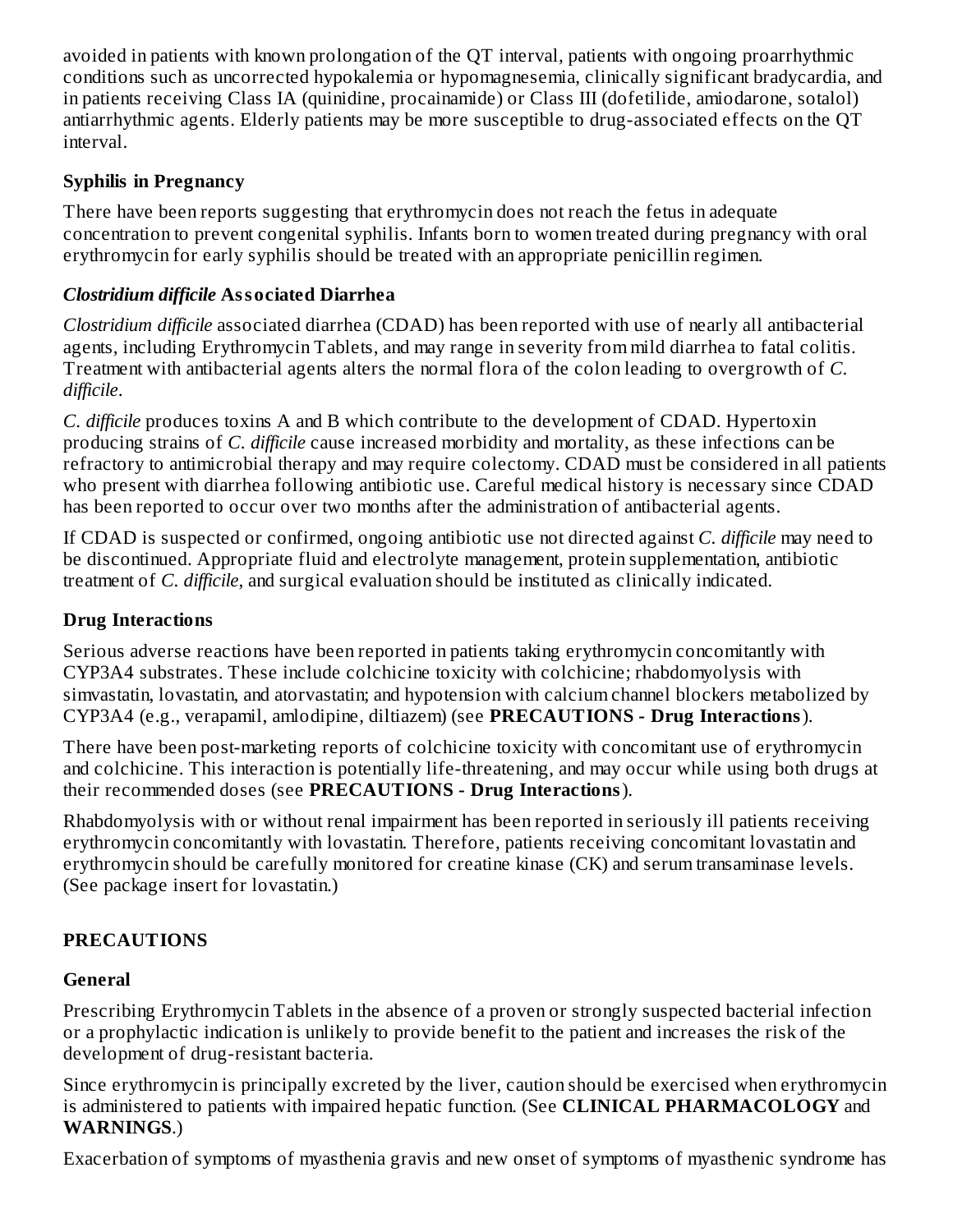been reported in patients receiving erythromycin therapy.

There have been reports of infantile hypertrophic pyloric stenosis (IHPS) occurring in infants following erythromycin therapy. In one cohort of 157 newborns who were given erythromycin for pertussis prophylaxis, seven neonates (5%) developed symptoms of non-bilious vomiting or irritability with feeding and were subsequently diagnosed as having IHPS requiring surgical pyloromyotomy. A possible dose-response effect was described with an absolute risk of IHPS of 5.1% for infants who took erythromycin for 8 to 14 days and 10% for infants who took erythromycin for 15 to 21 days. $^2$  Since erythromycin may be used in the treatment of conditions in infants which are associated with significant mortality or morbidity (such as pertussis or neonatal Chlamydia trachomatis infections), the benefit of erythromycin therapy needs to be weighed against the potential risk of developing IHPS. Parents should be informed to contact their physician if vomiting or irritability with feeding occurs.

Prolonged or repeated use of erythromycin may result in an overgrowth of nonsusceptible bacteria or fungi. If superinfection occurs, erythromycin should be discontinued and appropriate therapy instituted.

When indicated, incision and drainage or other surgical procedures should be performed in conjunction with antibiotic therapy.

Observational studies in humans have reported cardiovascular malformations after exposure to drug products containing erythromycin during early pregnancy.

# **Information for Patients**

Patients should be counseled that antibacterial drugs including Erythromycin Tablets should only be used to treat bacterial infections. They do not treat viral infections (e.g., the common cold). When Erythromycin Tablets are prescribed to treat a bacterial infection, patients should be told that although it is common to feel better early in the course of therapy, the medication should be taken exactly as directed. Skipping doses or not completing the full course of therapy may (1) decrease the effectiveness of the immediate treatment and (2) increase the likelihood that bacteria will develop resistance and will not be treatable by Erythromycin Tablets or other antibacterial drugs in the future.

Diarrhea is a common problem caused by antibiotics which usually ends when the antibiotic is discontinued. Sometimes after starting treatment with antibiotics, patients can develop watery and bloody stools (with or without stomach cramps and fever) even as late as two or more months after having taken the last dose of the antibiotic. If this occurs, patients should contact their physician as soon as possible.

# **Drug Interactions**

# Theophylline

Erythromycin use in patients who are receiving high doses of theophylline may be associated with an increase in serum theophylline levels and potential theophylline toxicity. In case of theophylline toxicity and/or elevated serum theophylline levels, the dose of theophylline should be reduced while the patient is receiving concomitant erythromycin therapy.

There have been published reports suggesting that when oral erythromycin is given concurrently with theophylline there is a decrease in erythromycin serum concentrations of approximately 35%. The mechanism by which this interaction occurs is unknown. The decrease in erythromycin concentrations due to co-administration of theophylline could result in subtherapeutic concentrations of erythromycin.

Hypotension, bradyarrhythmias, and lactic acidosis have been observed in patients receiving concurrent verapamil, belonging to the calcium channel blockers drug class.

Concomitant administration of erythromycin and digoxin has been reported to result in elevated digoxin serum levels.

There have been reports of increased anticoagulant effects when erythromycin and oral anticoagulants were used concomitantly. Increased anticoagulation effects due to interactions of erythromycin with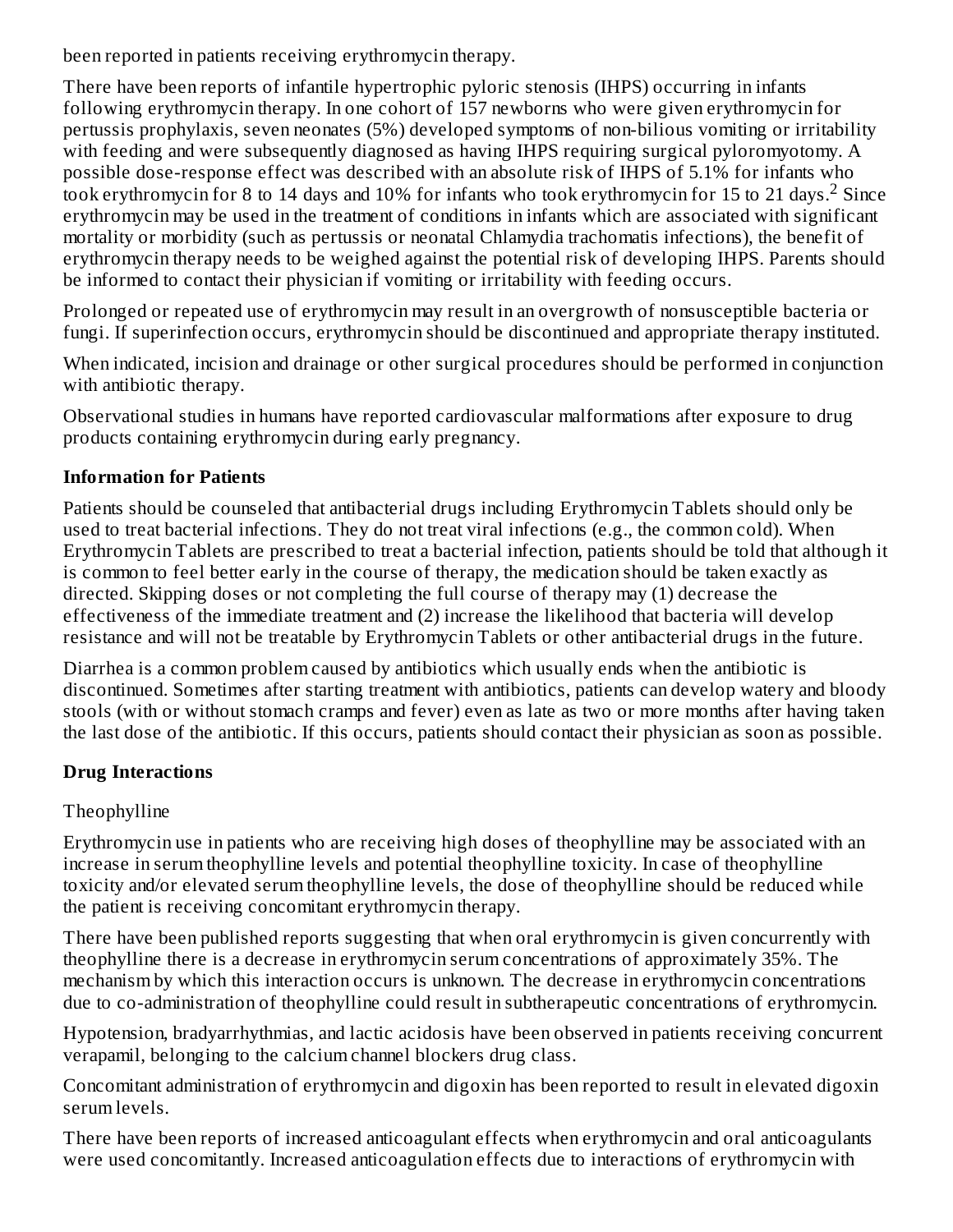oral anticoagulants may be more pronounced in the elderly.

Erythromycin is a substrate and inhibitor of the 3A isoform subfamily of the cytochrome p450 enzyme system (CYP3A). Coadministration of erythromycin and a drug primarily metabolized by CYP3A may be associated with elevations in drug concentrations that could increase or prolong both the therapeutic and adverse effects of the concomitant drug. Dosage adjustments may be considered, and when possible, serum concentrations of drugs primarily metabolized by CYP3A should be monitored closely in patients concurrently receiving erythromycin.

The following are examples of some clinically significant CYP3A based drug interactions. Interactions with other drugs metabolized by the CYP3A isoform are also possible. The following CYP3A based drug interactions have been observed with erythromycin products in post-marketing experience:

#### *Ergotamine/dihydroergotamine*

Post-marketing reports indicate that co-administration of erythromycin with ergotamine or dihydroergotamine has been associated with acute ergot toxicity characterized by vasospasm and ischemia of the extremities and other tissues including the central nervous system. Concomitant administration of erythromycin with ergotamine or dihydroergotamine is contraindicated (see **CONTRAINDICATIONS**).

*Triazolobenzodiazepines (such as triazolam and alprazolam) and related benzodiazepines* Erythromycin has been reported to decrease the clearance of triazolam and midazolam, and thus, may increase the pharmacologic effect of these benzodiazepines.

#### *HMG-CoA Reductase Inhibitors*

Erythromycin has been reported to increase concentrations of HMG-CoA reductase inhibitors (e.g., lovastatin and simvastatin). Rare reports of rhabdomyolysis have been reported in patients taking these drugs concomitantly.

#### *Sildenafil (Viagra)*

Erythromycin has been reported to increase the systemic exposure (AUC) of sildenafil. Reduction of sildenafil dosage should be considered. (See Viagra package insert.)

There have been spontaneous or published reports of CYP3A based interactions of erythromycin with cyclosporine, carbamazepine, tacrolimus, alfentanil, disopyramide, rifabutin, quinidine, methyl-prednisolone, cilostazol, vinblastine, and bromocriptine.

Concomitant administration of erythromycin with cisapride, pimozide, astemizole, or terfenadine is contraindicated. (See **CONTRAINDICATIONS**.)

In addition, there have been reports of interactions of erythromycin with drugs not thought to be metabolized by CYP3A, including hexobarbital, phenytoin, and valproate.

Erythromycin has been reported to significantly alter the metabolism of the nonsedating antihistamines terfenadine and astemizole when taken concomitantly. Rare cases of serious cardiovascular adverse events, including electrocardiographic QT/QT $_{\rm c}$  interval prolongation, cardiac arrest, torsades de pointes, and other ventricular arrhythmias, have been observed. (See **CONTRAINDICATIONS**.) In addition, deaths have been reported rarely with concomitant administration of terfenadine and erythromycin.

There have been post-marketing reports of drug interactions when erythromycin was co-administered with cisapride, resulting in QT prolongation, cardiac arrhythmias, ventricular tachycardia, ventricular fibrillation, and torsades de pointes, most likely due to the inhibition of hepatic metabolism of cisapride by erythromycin. Fatalities have been reported. (See **CONTRAINDICATIONS**).

# Colchicine

Colchicine is a substrate for both CYP3A4 and the efflux transporter P-glycoprotein (P-gp). Erythromycin is considered a moderate inhibitor of CYP3A4. A significant increase in colchicine plasma concentration is anticipated when co-administered with moderate CYP3A4 inhibitors such as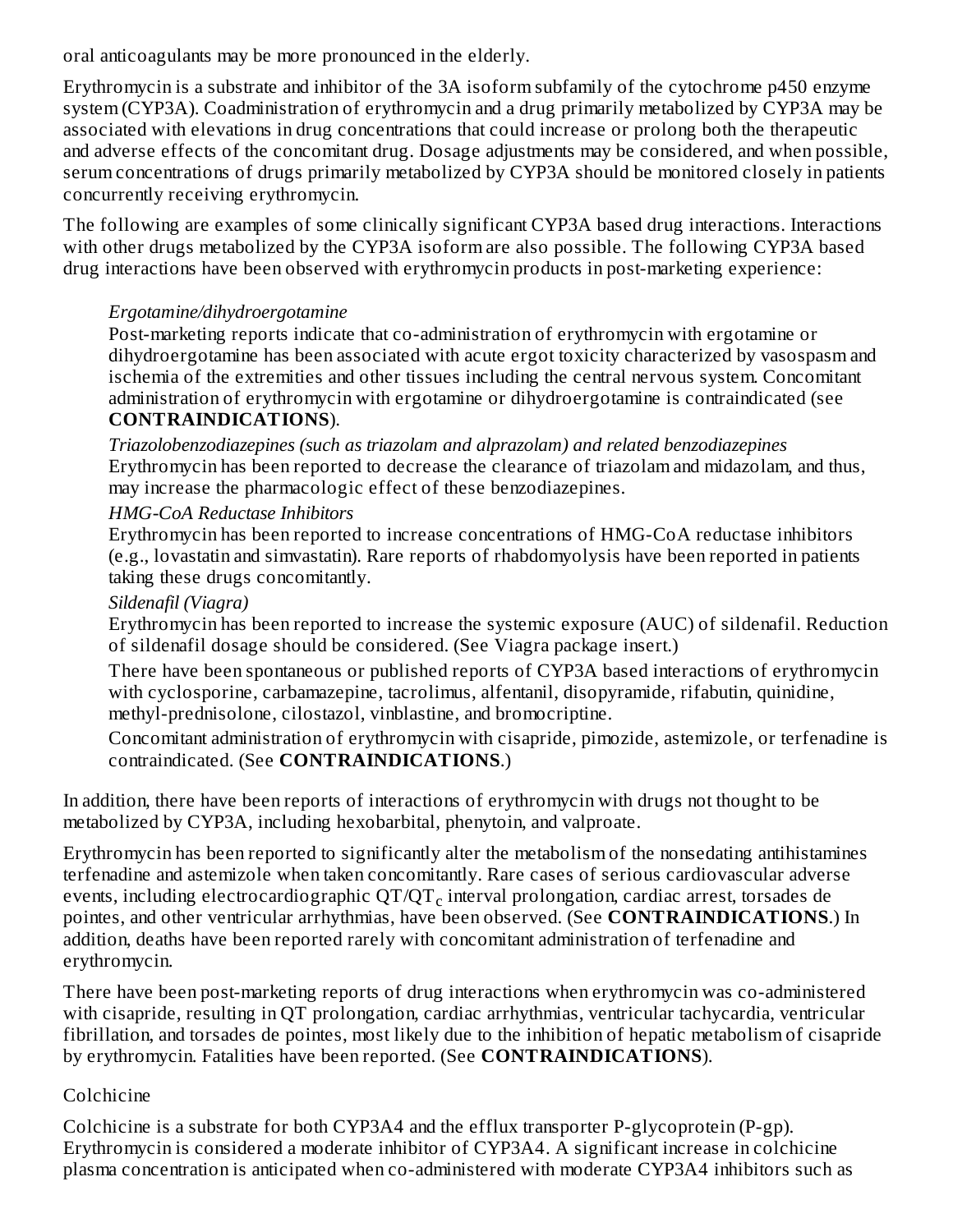erythromycin. If co-administration of colchicine and erythromycin is necessary, the starting dose of colchicine may need to be reduced, and the maximum colchicine dose should be lowered. Patients should be monitored for clinical symptoms of colchicine toxicity (see **WARNINGS**).

#### **Drug/Laboratory Test Interactions**

Erythromycin interferes with the fluorometric determination of urinary catecholamines.

# **Carcinogenesis, Mutagenesis, Impairment of Fertility**

Long-term oral dietary studies conducted with erythromycin stearate in rats up to 400 mg/kg/day and in mice up to about 500 mg/kg/day (approximately 1 to 2 fold of the maximum human dose on a body surface area basis) did not provide evidence of tumorigenicity. Erythromycin stearate did not show genotoxic potential in the Ames, and mouse lymphoma assays or induce chromosomal aberrations in CHO cells. There was no apparent effect on male or female fertility in rats treated with erythromycin base by oral gavage at 700 mg/kg/day (approximately 3 times the maximum human dose on a body surface area basis).

#### **Pregnancy**

#### Teratogenic Effects

There is no evidence of teratogenicity or any other adverse effect on reproduction in female rats fed erythromycin base by oral gavage at 350 mg/kg/day (approximately twice the maximum recommended human dose on a body surface area) prior to and during mating, during gestation, and through weaning. No evidence of teratogenicity or embryotoxicity was observed when erythromycin base was given by oral gavage to pregnant rats and mice at 700 mg/kg/day and to pregnant rabbits at 125 mg/kg/day (approximately 1 to 3 times the maximum recommended human dose).

#### **Labor and Delivery**

The effect of erythromycin on labor and delivery is unknown.

# **Nursing Mothers**

Erythromycin is excreted in human milk. Caution should be exercised when erythromycin is administered to a nursing woman.

# **Pediatric Us e**

# See **INDICATIONS AND USAGE** and **DOSAGE AND ADMINISTRATION**.

# **Geriatric Us e**

Elderly patients, particularly those with reduced renal or hepatic function, may be at increased risk for developing erythromycin-induced hearing loss. (See **ADVERSE REACTIONS** and **DOSAGE AND ADMINISTRATION**).

Elderly patients may be more susceptible to development of torsades de pointes arrhythmias than younger patients. (See **WARNINGS**.)

Elderly patients may experience increased effects of oral anticoagulant therapy while undergoing treatment with erythromycin. (See **PRECAUTIONS - Drug Interactions**).

Erythromycin Tablets (250 mg) contain 8.5 mg (0.4 mEq) of sodium per tablet.

Erythromycin Tablets (500 mg) contain 17 mg (0.7 mEq) of sodium per tablet.

The geriatric population may respond with a blunted natriuresis to salt loading. This may be clinically important with regard to such diseases as congestive heart failure.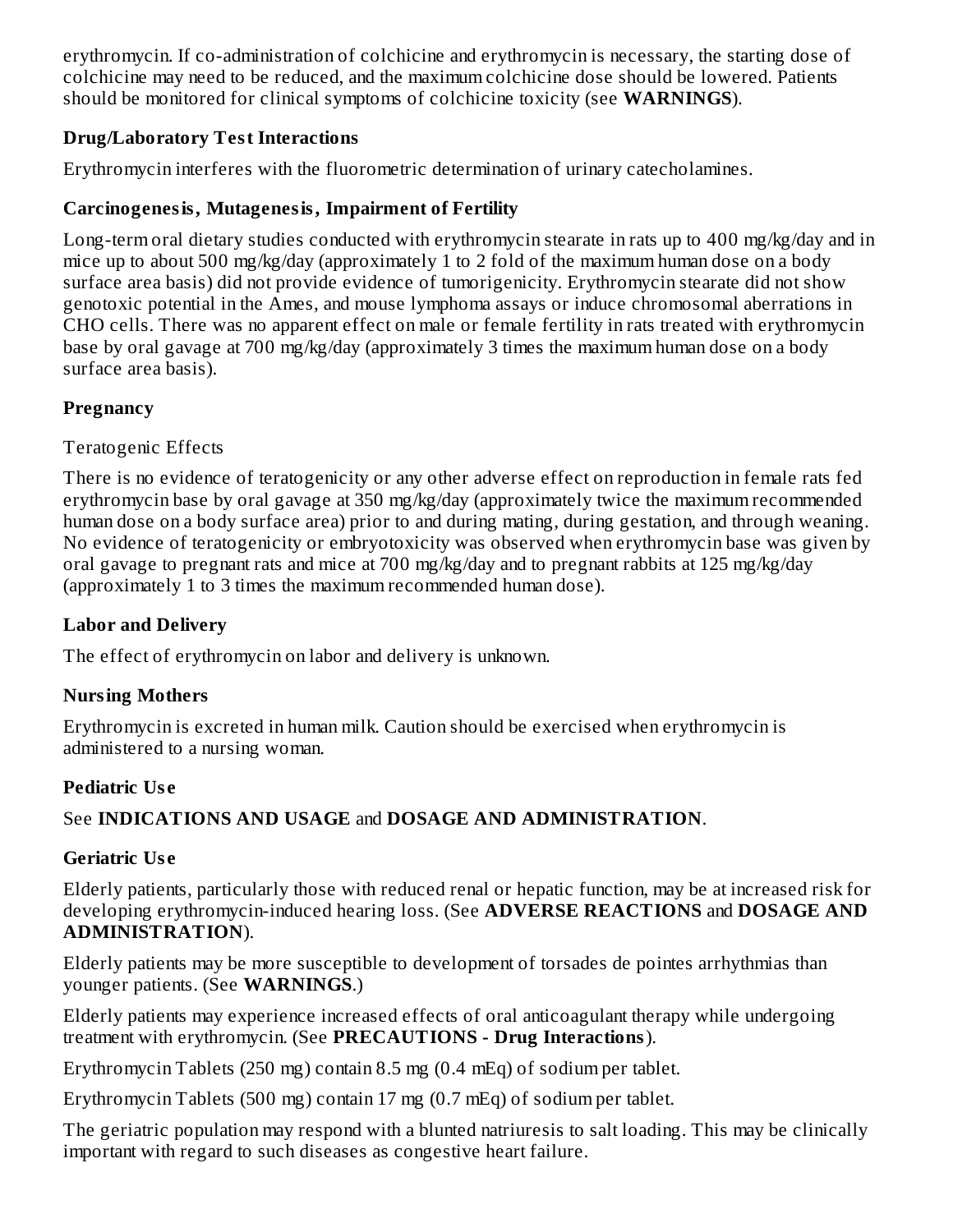#### **ADVERSE REACTIONS**

The most frequent side effects of oral erythromycin preparations are gastrointestinal and are doserelated. They include nausea, vomiting, abdominal pain, diarrhea and anorexia. Symptoms of hepatitis, hepatic dysfunction and/or abnormal liver function test results may occur. (See **WARNINGS**.)

Onset of pseudomembranous colitis symptoms may occur during or after antibacterial treatment. (See **WARNINGS**.)

Erythromycin has been associated with QT prolongation and ventricular arrhythmias, including ventricular tachycardia and torsades de pointes. (See **WARNINGS**.)

Allergic reactions ranging from urticaria to anaphylaxis have occurred. Skin reactions ranging from mild eruptions to erythema multiforme, Stevens-Johnson syndrome, and toxic epidermal necrolysis have been reported rarely.

There have been reports of interstitial nephritis coincident with erythromycin use.

There have been rare reports of pancreatitis and convulsions.

There have been isolated reports of reversible hearing loss occurring chiefly in patients with renal insufficiency and in patients receiving high doses of erythromycin.

# **OVERDOSAGE**

In case of overdosage, erythromycin should be discontinued. Overdosage should be handled with the prompt elimination of unabsorbed drug and all other appropriate measures should be instituted.

Erythromycin is not removed by peritoneal dialysis or hemodialysis.

# **DOSAGE AND ADMINISTRATION**

In most patients, Erythromycin Tablets are well absorbed and may be dosed orally without regard to meals. However, optimal blood levels are obtained when Erythromycin Tablets are given in the fasting state (at least 1/2 hour and preferably 2 hours before meals).

# **Adults**

The usual dosage of Erythromycin Tablets is one 250 mg tablet four times daily in equally spaced doses or one 500 mg tablet every 12 hours. Dosage may be increased up to 4 g per day according to the severity of the infection. However, twice-a-day dosing is not recommended when doses larger than 1 g daily are administered.

# **Children**

Age, weight, and severity of the infection are important factors in determining the proper dosage. The usual dosage is 30 to 50 mg/kg/day, in equally divided doses. For more severe infections this dosage may be doubled but should not exceed 4 g per day.

In the treatment of streptococcal infections of the upper respiratory tract (e.g., tonsillitis or pharyngitis), the therapeutic dosage of erythromycin should be administered for at least ten days.

The American Heart Association suggests a dosage of 250 mg of erythromycin orally, twice a day in long-term prophylaxis of streptococcal upper respiratory tract infections for the prevention of recurring attacks of rheumatic fever in patients allergic to penicillin and sulfonamides.<sup>1</sup>

# **Conjunctivitis of the Newborn Caus ed by Chlamydia trachomatis**

Oral erythromycin suspension 50 mg/kg/day in 4 divided doses for at least 2 weeks. $^3$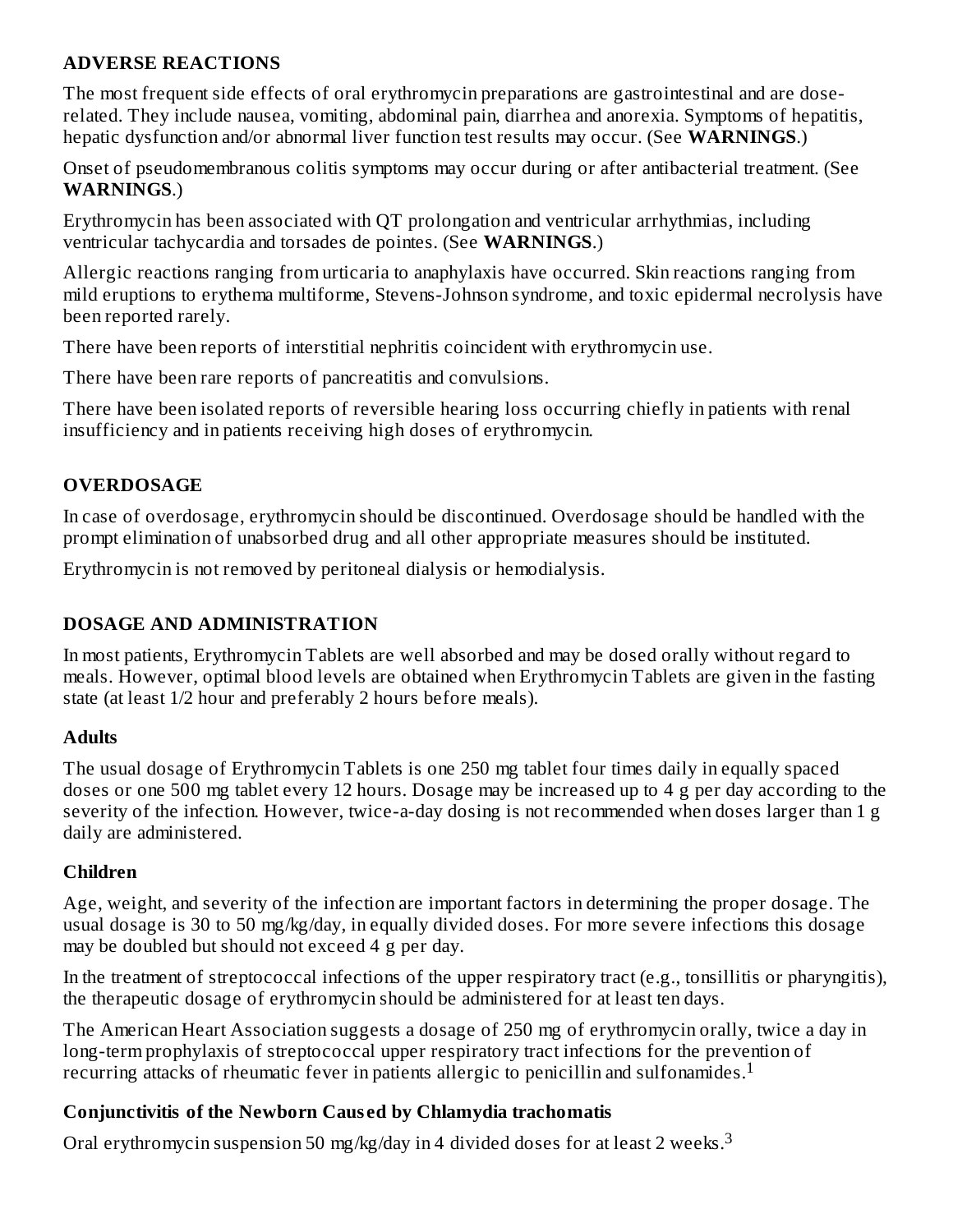#### **Pneumonia of Infancy Caus ed by Chlamydia trachomatis**

Although the optimal duration of therapy has not been established, the recommended therapy is oral erythromycin suspension 50 mg/kg/day in 4 divided doses for at least 3 weeks.

#### **Urogenital Infections During Pregnancy Due to Chlamydia trachomatis**

Although the optimal dose and duration of therapy have not been established, the suggested treatment is 500 mg of erythromycin by mouth four times a day on an empty stomach for at least 7 days. For women who cannot tolerate this regimen, a decreased dose of one erythromycin 500 mg tablet orally every 12 hours or 250 mg by mouth four times a day should be used for at least 14 days.<sup>3</sup>

#### **For adults with uncomplicated urethral, endocervical, or rectal infections caus ed by Chlamydia trachomatis, when tetracycline is contraindicated or not tolerated**

500 mg of erythromycin by mouth four times a day for at least 7 days. $^3$ 

#### **For patients with nongonococcal urethritis caus ed by Ureaplasma urealyticum when tetracycline is contraindicated or not tolerated**

500 mg of erythromycin by mouth four times a day for at least seven days. $^3$ 

#### **Primary syphilis**

30 to 40 g given in divided doses over a period of 10 to 15 days.

#### **Acute Pelvic Inflammatory Dis eas e Caus ed by N. gonorrhoeae**

500 mg Erythrocin™ Lactobionate-I.V. (erythromycin lactobionate for injection, USP) every 6 hours for 3 days, followed by 500 mg of erythromycin base orally every 12 hours for 7 days.

#### **Intestinal Amebiasis**

Adults

500 mg every 12 hours or 250 mg every 6 hours for 10 to 14 days.

Children

30 to 50 mg/kg/day in divided doses for 10 to 14 days.

# **Pertussis**

Although optimal dosage and duration have not been established, doses of erythromycin utilized in reported clinical studies were 40 to 50 mg/kg/day, given in divided doses for 5 to 14 days.

# **Legionnaires' Dis eas e**

Although optimal dosage has not been established, doses utilized in reported clinical data were 1 to 4 g daily in divided doses.

# **HOW SUPPLIED**

Erythromycin Tablets are supplied as pink, unscored oval tablets in the following strengths and packages.

250 mg tablets (debossed with EB): Bottles of 30 (**NDC** 24338-102-03) Bottles of 100 (**NDC** 24338-102-13)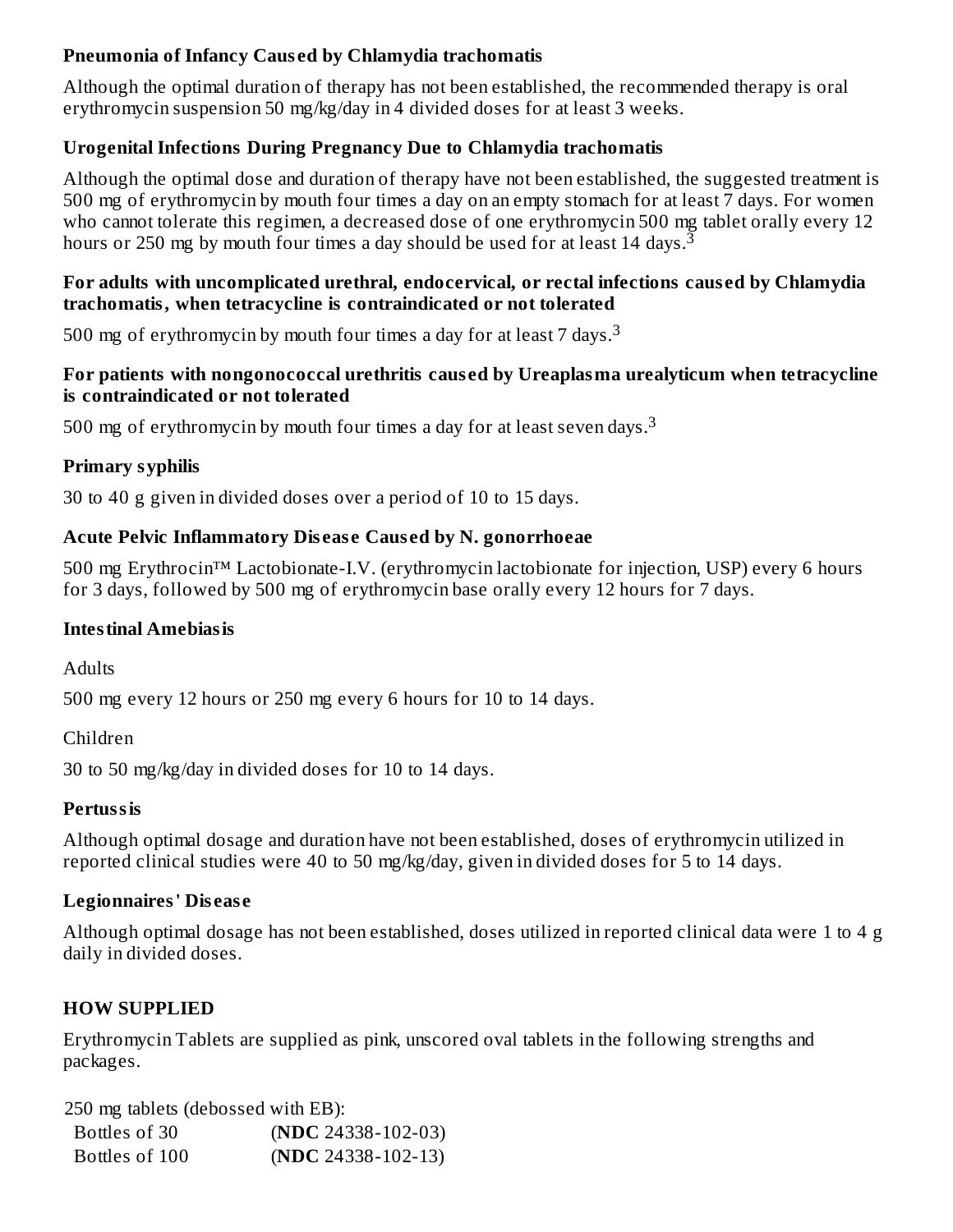500 mg tablets (debossed with EA): Bottles of 30 (**NDC** 24338-104-03) Bottles of 100 (**NDC** 24338-104-13)

#### **Recommended storage**

Store below 86°F (30°C).

#### **REFERENCES**

- 1. Committee on Rheumatic Fever, Endocarditis, and Kawasaki Disease of the Council on Cardiovascular Disease in the Young, the American Heart Association: Prevention of Rheumatic Fever. Circulation. 78(4):1082-1086, October 1988.
- 2. Honein, M.A., et al.: Infantile hypertrophic pyloric stenosis after pertussis prophylaxis with erythromycin: a case review and cohort study. The Lancet 1999:354 (9196): 2101-5.
- 3. Data on file, Arbor Pharmaceuticals, LLC.

ERB-PI-03 Revised: October 2018

Arbor Pharmaceuticals, LLC Atlanta, GA 30328

(Nos. 6326 and 6227)

#### **PRINCIPAL DISPLAY PANEL - 250 mg Tablet Bottle Label**

**NDC** 24338-102-03 **30 Tablets**

#### **ERYTHROMYCIN TABLETS, USP**

Film-coated Tablets

**250 mg Erythromycin, USP**

**Tablet identification code format change adopted October, 2000.**

#### **Rx only**

**arbor** PHARMACEUTICALS, LLC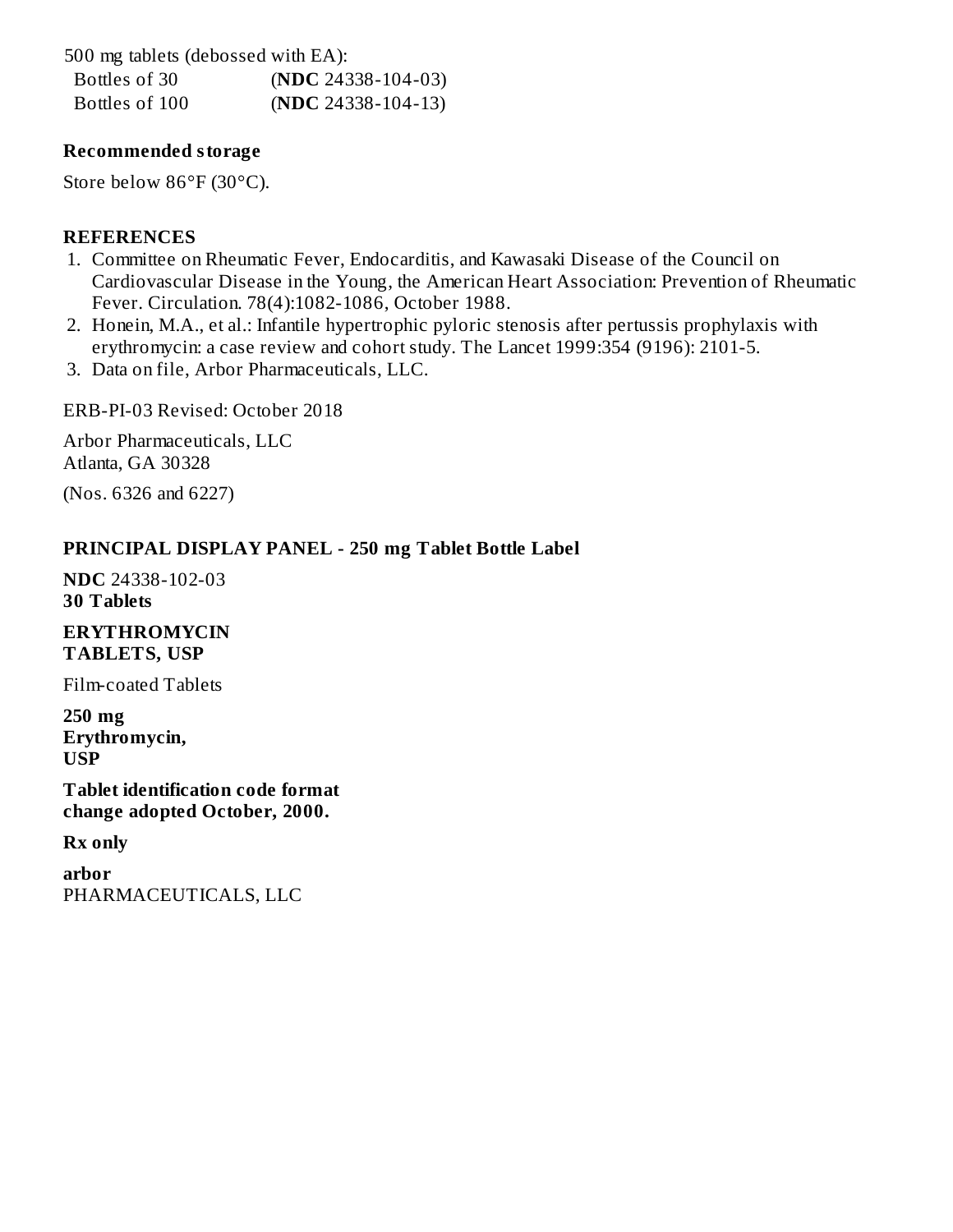

#### **PRINCIPAL DISPLAY PANEL - 500 mg Tablet Bottle Label**

**NDC** 24338-104-03 **30 Tablets**

#### **ERYTHROMYCIN TABLETS, USP**

Film-coated Tablets

**500 mg Erythromycin, USP**

**Tablet identification code format change adopted October, 2000.**

**Rx only**

**arbor** PHARMACEUTICALS, LLC



#### **ERYTHROMYCIN** erythromycin tablet, film coated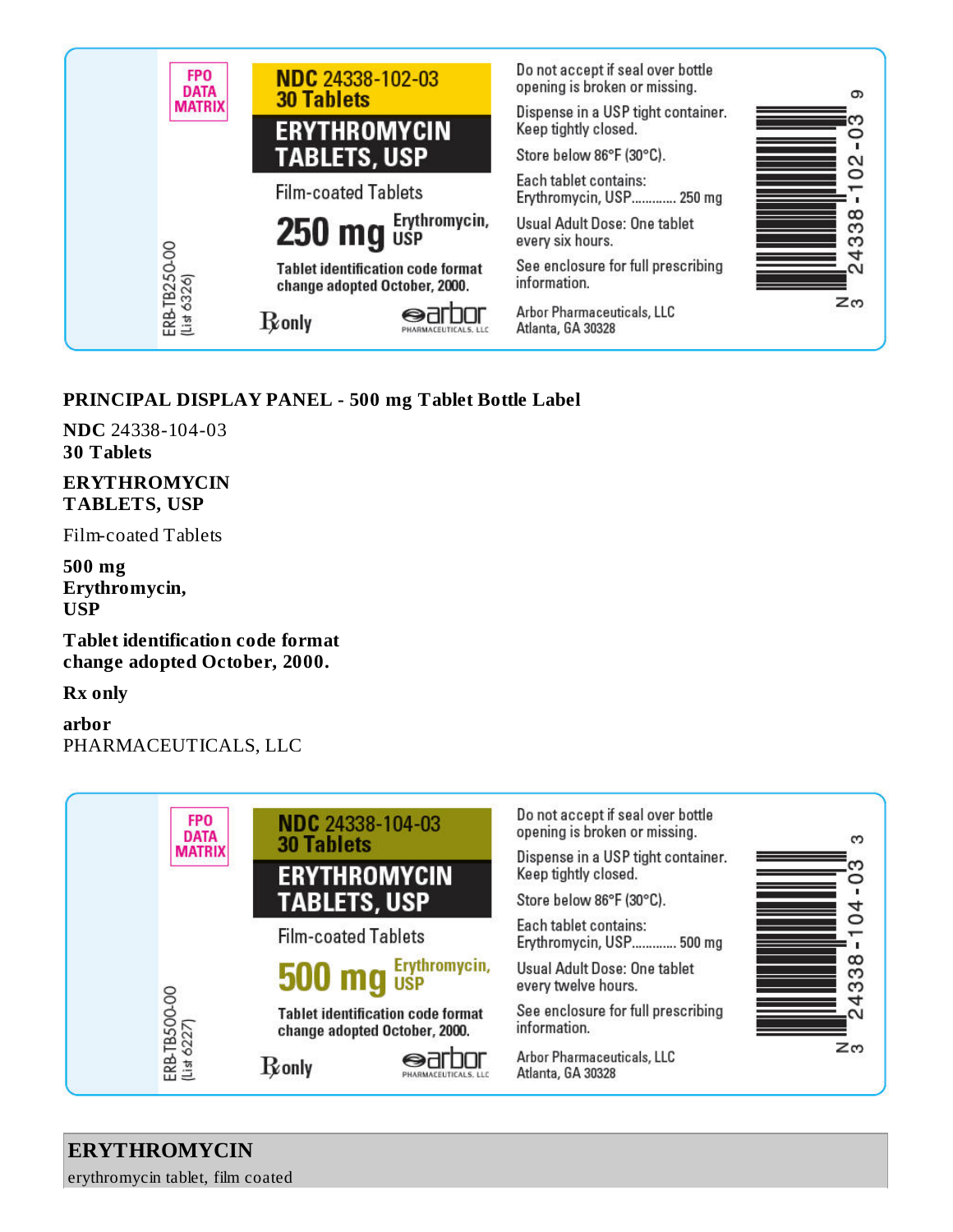| <b>Product Information</b>                                                                                   |                                                           |                                                                   |                                                                  |  |                  |                           |          |
|--------------------------------------------------------------------------------------------------------------|-----------------------------------------------------------|-------------------------------------------------------------------|------------------------------------------------------------------|--|------------------|---------------------------|----------|
| Product Type                                                                                                 | HUMAN PRESCRIPTION DRUG<br>Item Code (Source)             |                                                                   |                                                                  |  | NDC:24338-102    |                           |          |
| <b>Route of Administration</b>                                                                               |                                                           | ORAL                                                              |                                                                  |  |                  |                           |          |
|                                                                                                              |                                                           |                                                                   |                                                                  |  |                  |                           |          |
|                                                                                                              |                                                           |                                                                   |                                                                  |  |                  |                           |          |
| <b>Active Ingredient/Active Moiety</b>                                                                       |                                                           |                                                                   |                                                                  |  |                  |                           |          |
|                                                                                                              |                                                           | <b>Ingredient Name</b>                                            |                                                                  |  |                  |                           | Strength |
| <b>Basis of Strength</b><br>Erythromycin (UNII: 63937KV33D) (Erythromycin - UNII:63937KV33D)<br>Erythromycin |                                                           |                                                                   |                                                                  |  |                  | 250 mg                    |          |
|                                                                                                              |                                                           |                                                                   |                                                                  |  |                  |                           |          |
|                                                                                                              |                                                           |                                                                   |                                                                  |  |                  |                           |          |
| <b>Inactive Ingredients</b>                                                                                  |                                                           |                                                                   |                                                                  |  |                  |                           |          |
|                                                                                                              |                                                           |                                                                   | <b>Ingredient Name</b>                                           |  |                  |                           | Strength |
| Silicon Dioxide (UNII: ETJ7Z6XBU4)                                                                           |                                                           |                                                                   |                                                                  |  |                  |                           |          |
| croscarmellose sodium (UNII: M28OL1HH48)                                                                     |                                                           |                                                                   |                                                                  |  |                  |                           |          |
|                                                                                                              |                                                           | CROSPOVIDONE (15 MPA.S AT 5%) (UNII: 68401960MK)                  |                                                                  |  |                  |                           |          |
| D&C Red No. 30 (UNII: 2S42T2808B)                                                                            |                                                           |                                                                   |                                                                  |  |                  |                           |          |
| aluminum oxide (UNII: LMI26O6933)                                                                            |                                                           |                                                                   |                                                                  |  |                  |                           |          |
| HYDRO XYPROPYL CELLULOSE (1600000 WAMW) (UNII: RFW2ET671P)                                                   |                                                           |                                                                   |                                                                  |  |                  |                           |          |
| HYPROMELLOSE, UNSPECIFIED (UNII: 3NXW29V3WO)                                                                 |                                                           |                                                                   |                                                                  |  |                  |                           |          |
|                                                                                                              |                                                           | hypromellose phthalate (24% phthalate, 55 CST) (UNII: 87Y6436BKR) |                                                                  |  |                  |                           |          |
| magnesium stearate (UNII: 70097M6I30)                                                                        |                                                           |                                                                   |                                                                  |  |                  |                           |          |
|                                                                                                              |                                                           | MICRO CRYSTALLINE CELLULO SE (UNII: OP1R32D61U)                   |                                                                  |  |                  |                           |          |
| <b>PO VIDONE, UNSPECIFIED (UNII: FZ989GH94E)</b>                                                             |                                                           |                                                                   |                                                                  |  |                  |                           |          |
| POLYETHYLENE GLYCOL, UNSPECIFIED (UNII: 3WJQ0SDW1A)                                                          |                                                           |                                                                   |                                                                  |  |                  |                           |          |
| propylene glycol (UNII: 6DC9Q167V3)                                                                          |                                                           |                                                                   |                                                                  |  |                  |                           |          |
|                                                                                                              |                                                           | SO DIUM CITRATE, UNSPECIFIED FORM (UNII: 1Q73Q2JULR)              |                                                                  |  |                  |                           |          |
| sodium hydroxide (UNII: 55X04QC32I)                                                                          |                                                           |                                                                   |                                                                  |  |                  |                           |          |
| sorbic acid (UNII: X045WJ989B)                                                                               |                                                           |                                                                   |                                                                  |  |                  |                           |          |
| sorbitan monooleate (UNII: 06XEA2VD56)<br>talc (UNII: 7SEV7J4R1U)                                            |                                                           |                                                                   |                                                                  |  |                  |                           |          |
| titanium dioxide (UNII: 15FIX9V2JP)                                                                          |                                                           |                                                                   |                                                                  |  |                  |                           |          |
|                                                                                                              |                                                           |                                                                   |                                                                  |  |                  |                           |          |
|                                                                                                              |                                                           |                                                                   |                                                                  |  |                  |                           |          |
| <b>Product Characteristics</b>                                                                               |                                                           |                                                                   |                                                                  |  |                  |                           |          |
| Color                                                                                                        |                                                           | <b>PINK</b>                                                       | <b>Score</b>                                                     |  |                  | no score                  |          |
| <b>Shape</b>                                                                                                 |                                                           | <b>OVAL</b>                                                       | <b>Size</b>                                                      |  | 15 <sub>mm</sub> |                           |          |
| Flavor                                                                                                       |                                                           |                                                                   | EB<br><b>Imprint Code</b>                                        |  |                  |                           |          |
| <b>Contains</b>                                                                                              |                                                           |                                                                   |                                                                  |  |                  |                           |          |
|                                                                                                              |                                                           |                                                                   |                                                                  |  |                  |                           |          |
|                                                                                                              |                                                           |                                                                   |                                                                  |  |                  |                           |          |
| <b>Packaging</b>                                                                                             |                                                           |                                                                   |                                                                  |  |                  |                           |          |
| <b>Item Code</b><br>#                                                                                        | <b>Package Description</b><br><b>Marketing Start Date</b> |                                                                   |                                                                  |  |                  | <b>Marketing End Date</b> |          |
| 1 NDC:24338-102-13                                                                                           |                                                           |                                                                   | 100 in 1 BOTTLE; Type 0: Not a Combination Product<br>09/06/2011 |  |                  |                           |          |
| 2 NDC:24338-102-03                                                                                           |                                                           | 30 in 1 BOTTLE; Type 0: Not a Combination Product                 | 11/20/2017                                                       |  |                  |                           |          |
|                                                                                                              |                                                           |                                                                   |                                                                  |  |                  |                           |          |
|                                                                                                              |                                                           |                                                                   |                                                                  |  |                  |                           |          |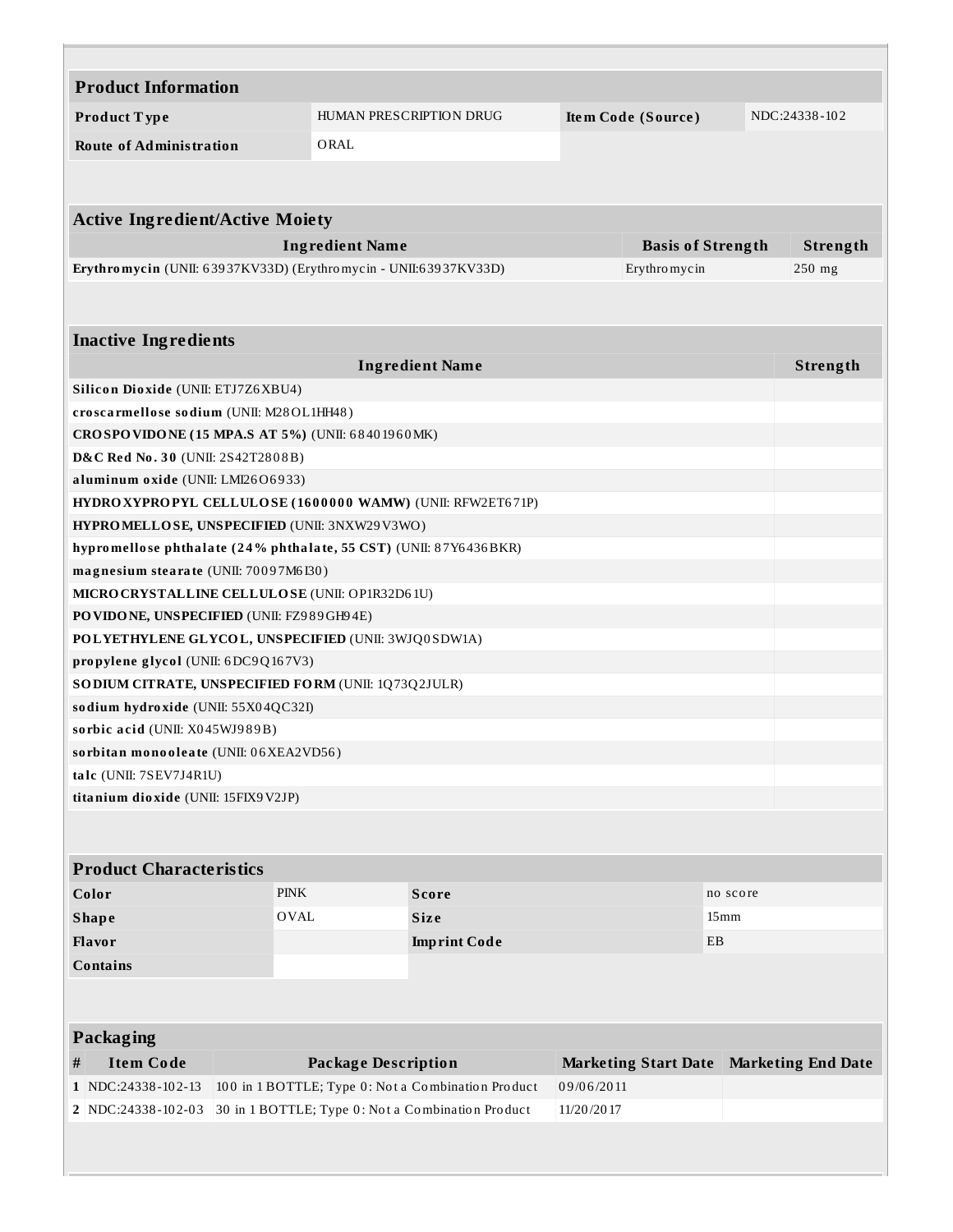| <b>Marketing Information</b>                                          |                                                  |                                                                   |                             |                                          |  |                           |  |
|-----------------------------------------------------------------------|--------------------------------------------------|-------------------------------------------------------------------|-----------------------------|------------------------------------------|--|---------------------------|--|
| <b>Marketing Category</b>                                             | <b>Application Number or Monograph Citation</b>  |                                                                   | <b>Marketing Start Date</b> |                                          |  | <b>Marketing End Date</b> |  |
| ANDA                                                                  | ANDA061621                                       |                                                                   | 09/06/2011                  |                                          |  |                           |  |
|                                                                       |                                                  |                                                                   |                             |                                          |  |                           |  |
|                                                                       |                                                  |                                                                   |                             |                                          |  |                           |  |
| <b>ERYTHROMYCIN</b>                                                   |                                                  |                                                                   |                             |                                          |  |                           |  |
| erythromycin tablet, film coated                                      |                                                  |                                                                   |                             |                                          |  |                           |  |
|                                                                       |                                                  |                                                                   |                             |                                          |  |                           |  |
| <b>Product Information</b>                                            |                                                  |                                                                   |                             |                                          |  |                           |  |
| Product Type                                                          |                                                  | HUMAN PRESCRIPTION DRUG                                           |                             | Item Code (Source)                       |  | NDC:24338-104             |  |
| <b>Route of Administration</b>                                        |                                                  | ORAL                                                              |                             |                                          |  |                           |  |
|                                                                       |                                                  |                                                                   |                             |                                          |  |                           |  |
|                                                                       |                                                  |                                                                   |                             |                                          |  |                           |  |
| <b>Active Ingredient/Active Moiety</b>                                |                                                  |                                                                   |                             |                                          |  |                           |  |
|                                                                       |                                                  | <b>Ingredient Name</b>                                            |                             |                                          |  | Strength                  |  |
|                                                                       |                                                  | Erythromycin (UNII: 63937KV33D) (Erythromycin - UNII:63937KV33D)  |                             | <b>Basis of Strength</b><br>Erythromycin |  | $500$ mg                  |  |
|                                                                       |                                                  |                                                                   |                             |                                          |  |                           |  |
|                                                                       |                                                  |                                                                   |                             |                                          |  |                           |  |
| <b>Inactive Ingredients</b>                                           |                                                  |                                                                   |                             |                                          |  |                           |  |
|                                                                       |                                                  | <b>Ingredient Name</b>                                            |                             |                                          |  | Strength                  |  |
| Silicon Dioxide (UNII: ETJ7Z6XBU4)                                    |                                                  |                                                                   |                             |                                          |  |                           |  |
| croscarmellose sodium (UNII: M28OL1HH48)                              |                                                  |                                                                   |                             |                                          |  |                           |  |
|                                                                       | CROSPOVIDONE (15 MPA.S AT 5%) (UNII: 68401960MK) |                                                                   |                             |                                          |  |                           |  |
| D&C Red No. 30 (UNII: 2S42T2808B)                                     |                                                  |                                                                   |                             |                                          |  |                           |  |
| aluminum oxide (UNII: LMI26O6933)                                     |                                                  |                                                                   |                             |                                          |  |                           |  |
|                                                                       |                                                  | HYDRO XYPROPYL CELLULOSE (1600000 WAMW) (UNII: RFW2ET671P)        |                             |                                          |  |                           |  |
| HYPROMELLOSE, UNSPECIFIED (UNII: 3NXW29V3WO)                          |                                                  |                                                                   |                             |                                          |  |                           |  |
|                                                                       |                                                  | hypromellose phthalate (24% phthalate, 55 CST) (UNII: 87Y6436BKR) |                             |                                          |  |                           |  |
| magnesium stearate (UNII: 70097M6I30)                                 |                                                  |                                                                   |                             |                                          |  |                           |  |
| MICRO CRYSTALLINE CELLULO SE (UNII: OP1R32D61U)                       |                                                  |                                                                   |                             |                                          |  |                           |  |
| PO VIDONE, UNSPECIFIED (UNII: FZ989GH94E)                             |                                                  |                                                                   |                             |                                          |  |                           |  |
| POLYETHYLENE GLYCOL, UNSPECIFIED (UNII: 3WJQ0SDW1A)                   |                                                  |                                                                   |                             |                                          |  |                           |  |
| propylene glycol (UNII: 6DC9Q167V3)                                   |                                                  |                                                                   |                             |                                          |  |                           |  |
| SO DIUM CITRATE, UNSPECIFIED FORM (UNII: 1Q73Q2JULR)                  |                                                  |                                                                   |                             |                                          |  |                           |  |
| sodium hydroxide (UNII: 55X04QC32I)<br>sorbic acid (UNII: X045WJ989B) |                                                  |                                                                   |                             |                                          |  |                           |  |
| sorbitan monooleate (UNII: 06XEA2VD56)                                |                                                  |                                                                   |                             |                                          |  |                           |  |
| talc (UNII: 7SEV7J4R1U)                                               |                                                  |                                                                   |                             |                                          |  |                           |  |
| titanium dioxide (UNII: 15FIX9V2JP)                                   |                                                  |                                                                   |                             |                                          |  |                           |  |
|                                                                       |                                                  |                                                                   |                             |                                          |  |                           |  |
|                                                                       |                                                  |                                                                   |                             |                                          |  |                           |  |
| <b>Product Characteristics</b>                                        |                                                  |                                                                   |                             |                                          |  |                           |  |

| Color           | PINK | Score               | no score           |
|-----------------|------|---------------------|--------------------|
| <b>Shape</b>    | OVAL | <b>Size</b>         | $19 \,\mathrm{mm}$ |
| Flavor          |      | <b>Imprint Code</b> | EA                 |
| <b>Contains</b> |      |                     |                    |